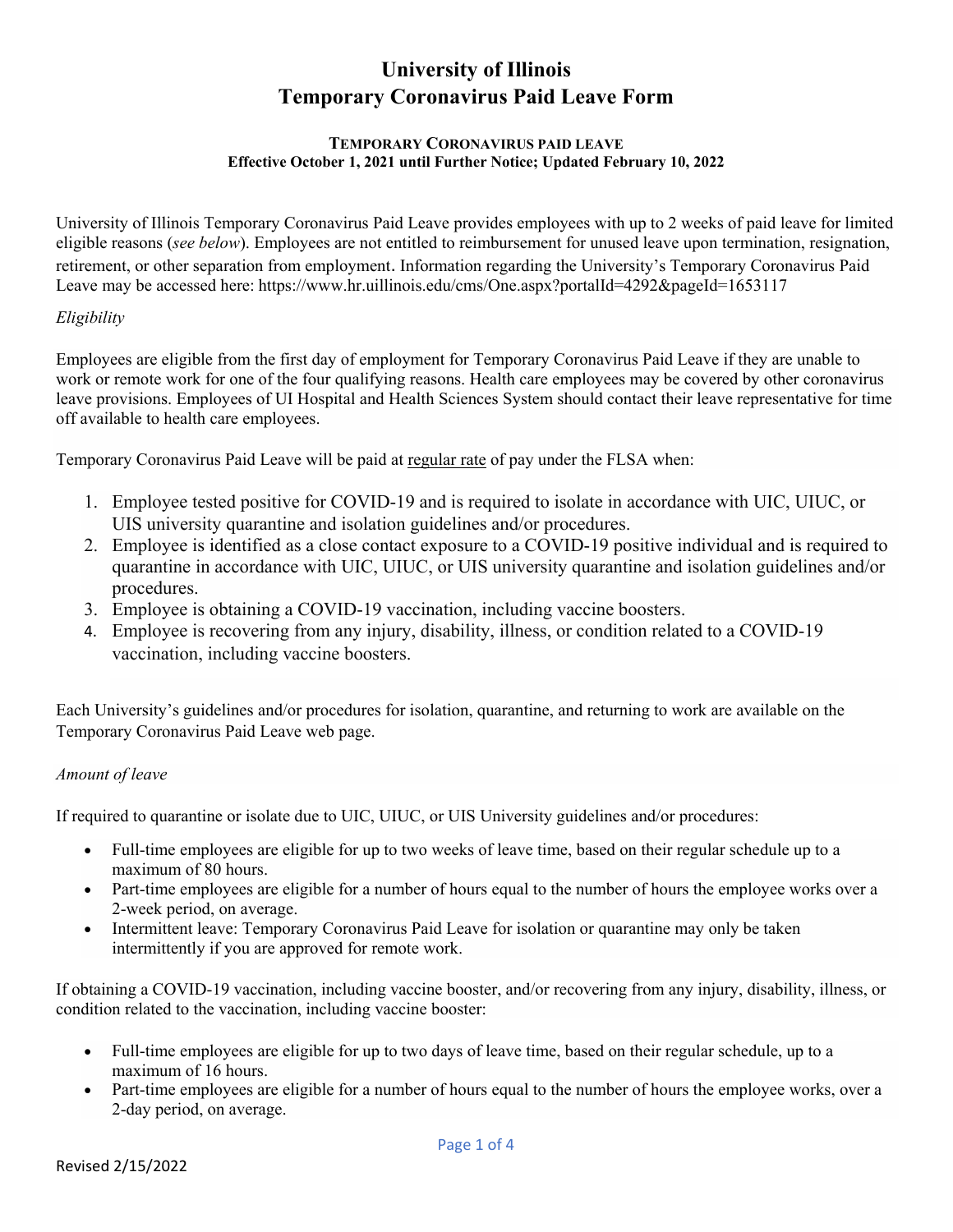Intermittent leave: Temporary Coronavirus Paid Leave for one of the vaccination reasons may be taken intermittently.

#### *Notice of leave request*

- Employees are required to follow departmental/university leave notice procedures for their intent to use Temporary Coronavirus Paid Leave. AND
- Employees should complete the Temporary Coronavirus Paid Leave Form and submit it to their department human resources (HR) representative or applicable human resources (HR) office.

## **TEMPORARY CORONAVIRUS PAID LEAVE REQUEST FORM**

| TO BE COMPLETED BY EMPLOYEE                                                                                                                                                                                                                                        |
|--------------------------------------------------------------------------------------------------------------------------------------------------------------------------------------------------------------------------------------------------------------------|
|                                                                                                                                                                                                                                                                    |
|                                                                                                                                                                                                                                                                    |
|                                                                                                                                                                                                                                                                    |
|                                                                                                                                                                                                                                                                    |
|                                                                                                                                                                                                                                                                    |
|                                                                                                                                                                                                                                                                    |
|                                                                                                                                                                                                                                                                    |
|                                                                                                                                                                                                                                                                    |
| <b>REASON FOR LEAVE</b>                                                                                                                                                                                                                                            |
| Because of COVID-19, I am unable to work (including remote work) because I (mark only one):                                                                                                                                                                        |
| 1. Am subject to a UIC, UIUC, or UIS university isolation order. (Reasons 1 and 2 are paid at<br>regular rate of pay. Days/Hours used for Reasons 1 and 2, combined, shall not exceed a total of 10 days<br>or 80 hours.)                                          |
| 2. Am subject to a UIC, UIUC, or UIS university quarantine order. (Reasons 1 and 2 are paid at<br>regular rate of pay. Days/Hours used for Reasons 1 and 2, combined, shall not exceed a total of 10 days<br>or 80 hours.)                                         |
| 3. Am obtaining a COVID-19 vaccination or vaccine booster. (Reasons 3 and 4 are paid at regular<br>rate of pay. Days/Hours used for Reasons 3 and 4, combined, shall not exceed a total of 2 days or 16<br>hours.)                                                 |
| 4. Am recovering from any injury, disability, illness, or condition related to the vaccination or<br>booster. (Reasons 3 and 4 are paid at regular rate of pay. Days/Hours used for Reasons 3 and 4,<br>combined, shall not exceed a total of 2 days or 16 hours.) |
|                                                                                                                                                                                                                                                                    |
|                                                                                                                                                                                                                                                                    |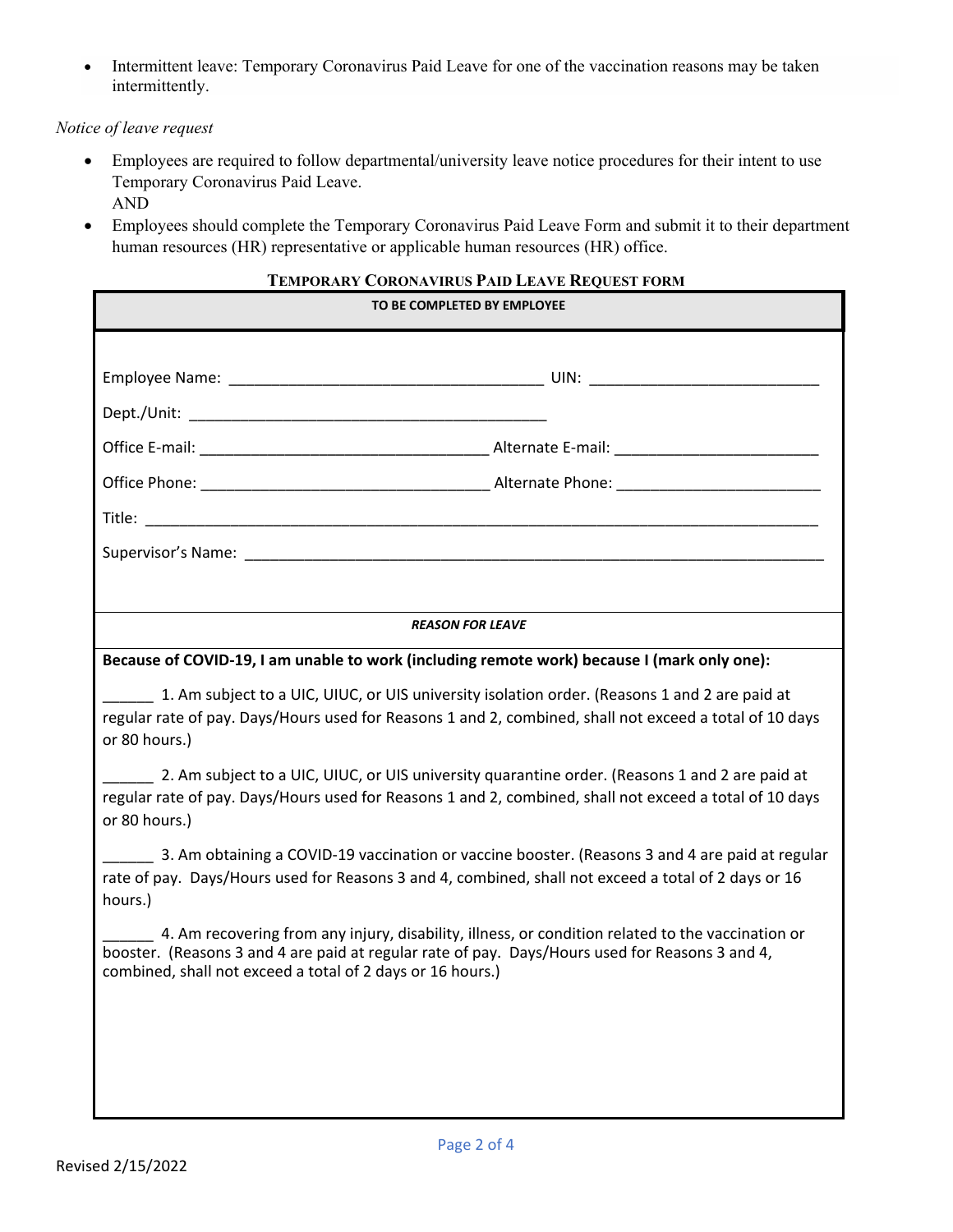| <b>DATES FOR WHICH LEAVE IS REQUESTED</b>                                                                                                                                                                                                                                                                                                                                         |
|-----------------------------------------------------------------------------------------------------------------------------------------------------------------------------------------------------------------------------------------------------------------------------------------------------------------------------------------------------------------------------------|
| LEAVE WILL BE TAKEN AS (check all that apply):                                                                                                                                                                                                                                                                                                                                    |
| a block of time from _________________ to<br>(month/day/year) (month/day/year)                                                                                                                                                                                                                                                                                                    |
| intermittently (e.g., separate blocks of time or any part of a single day due to a single qualifying<br>reason) (please describe on separate sheet and attach to application)                                                                                                                                                                                                     |
| Start date of intermittent leave                                                                                                                                                                                                                                                                                                                                                  |
| NOTE: Temporary Coronavirus Paid Leave may only be taken intermittently if you are either 1) obtaining a vaccination or<br>vaccine booster, or recovering from any injury, disability, illness, or condition related to the vaccination or vaccine booster, or 2)<br>approved for remote work if you are subject to a UIC, UIUC, or UIS university quarantine or isolation order. |
| I have read the information regarding my university's quarantine and isolation guidelines and/or<br>procedures and the "Temporary Coronavirus Paid Leave" above and understand all my obligations under<br>this leave. To the extent the circumstances that necessitate my need for leave change, I agree to notify<br>the University immediately.                                |
| I certify and affirm that I am unable to work (including remote work) because of the above<br>indicated reason and that the information provided in this Temporary Coronavirus Leave<br>Request form is true and correct.                                                                                                                                                         |
| <b>Employee Signature</b><br>Date                                                                                                                                                                                                                                                                                                                                                 |